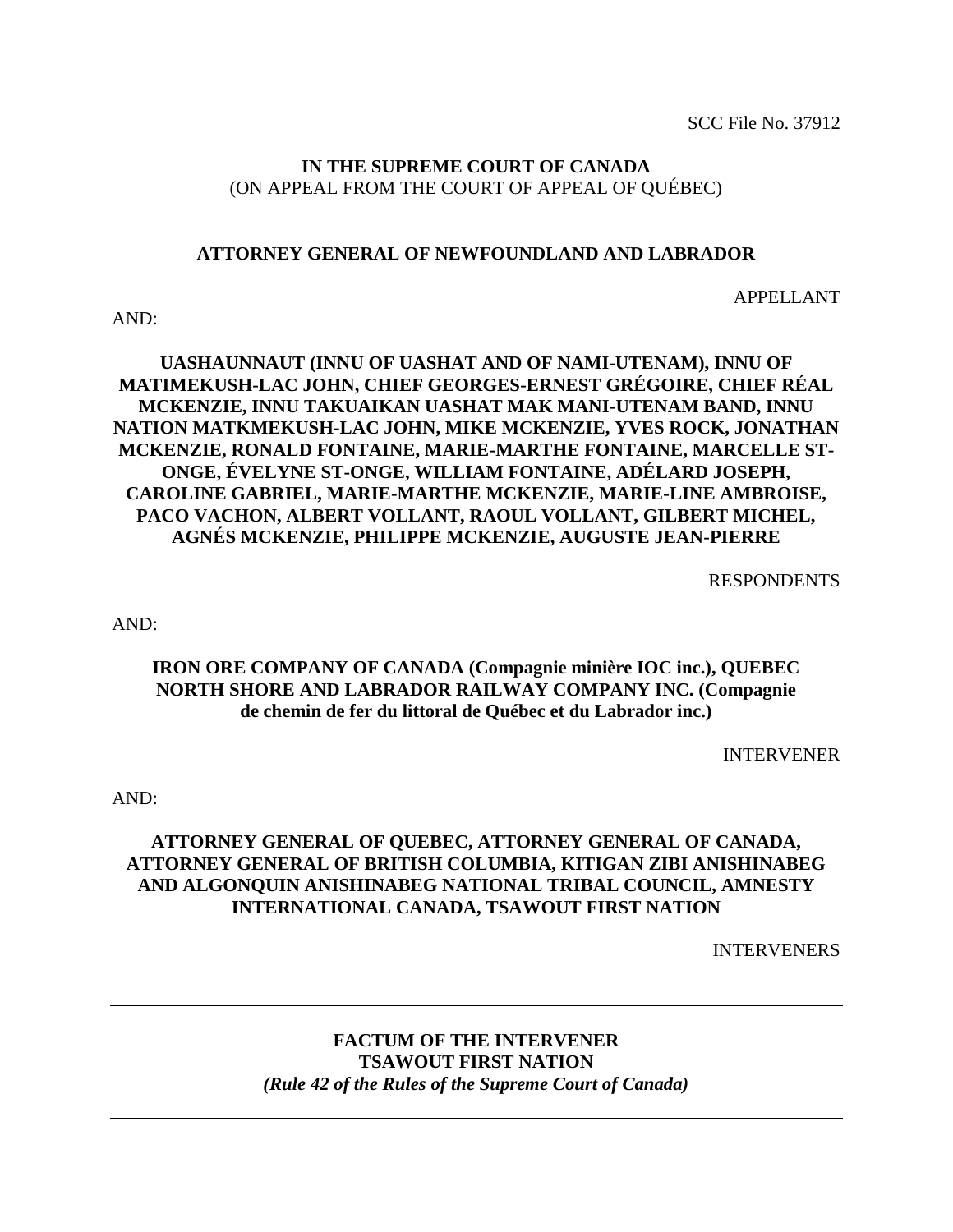#### **Counsel for the Intervener, Tsawout First Nation**

John W. Gailus Christopher G Devlin Devlin Gailus Watson Law Corporation 2<sup>nd</sup> Floor, 736 Broughton Street Victoria, BC V8W 1E1 Phone: 250.361.9469 Fax: 250.361.9429 Email: john@dgwlaw.ca

#### **Counsel for the Appellant, Attorney General Co-counsel for the Appellant, Attorney of Newfoundland and Labrador**

Maxime Faille Guy Régimbald Gowling WLG (Canada) LLP 160 Elgin Street, Suite 2600 Ottawa, ON K1P 1C3 Telephone: (613) 786-0197 Fax: (613) 788-3559 Email: guy.regimbald@gowlinglg.com

#### **Agent for the Interveners, Tsawout First Nation**

Moira S. Dillon Supreme Law Group 900-275 Slater Street Ottawa, ON K1P 5HP Telephone: (613) 691-1224 Fax: (613) 691-1338 Email: mdillon@supremelawgroup.ca

# **General of Newfoundland and Labrador**

Justin Mellor Office of Attorney-General Government of Newfoundland and Labrador 4th Floor, East Block, Confederation Building P.O. Box 8700 St. John's, NL A1B 4J6 Telephone: (709) 729-6564 Fax: (709) 729-2129 Email: jmellor@gov.nl.ca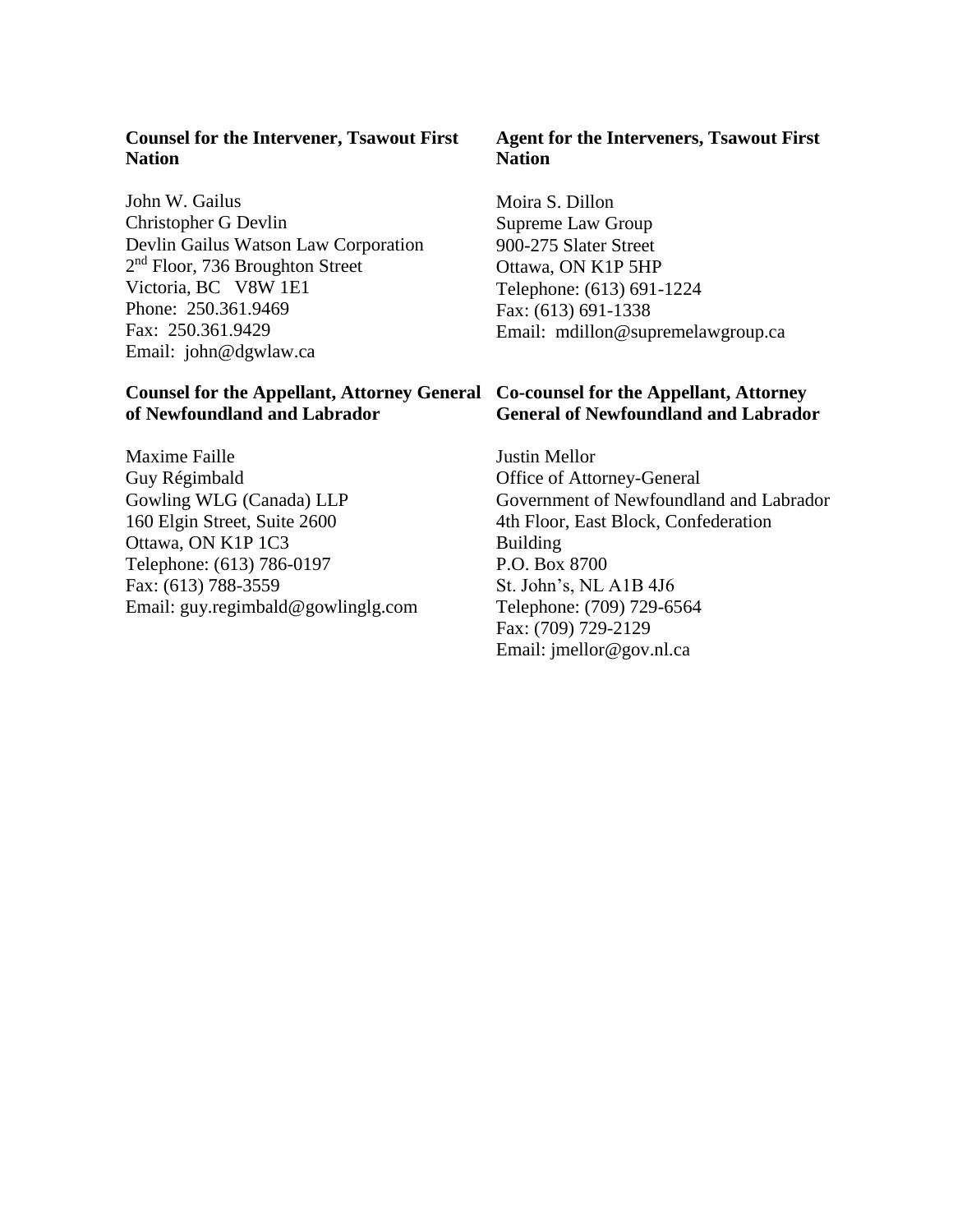**Counsel for the Respondents, Uashaunnuat (Innu of Uashat and of Mani-Utenam), Chief (Innu of Uashat and of Mani-Utenam), Georges-Ernest Grégoire, the Innu Takuaikan Uashat Mak Mani-Utenam Band, Mike McKenzie, Yves Rock, Jonathan McKenzie, Ronald Fontaine, Maire-Marthe Fontaine, Marcelle St-Onge, Évelyne St-Onge, William Fontaine, Adélard Joseph, Albert Vollant, Raoul Vollant, Gilbert Michel, Agnès McKenzie, Philippe McKenzie and Auguste Jean-Pierre**

Jean-François Bertrand Isabelle Boisvert-Chastenay Jean-Francois Bertrand Avocats Inc. 390 Charest Boulevard East, Suite 400 Québec, QC G1K 3H4 Telephone: (418) 522-5777 Fax: (418) 522-5999 Email: jfbertrand@jfbertrandavocats.com

**Counsel for the Respondents, Innu of Matimekush-Lac John, Innu Matimekush-Lac John Nation, Caroline Gabriel, Marie-Marthe McKenzie, Maire-Line Ambroise and Paco Vachon**

François Lévesque 31 Charest Boulevard West Québec, QC G1K 1X1 Telephone: (418) 527-9009 Fax: (418) 527-9199 Email: francoislevesque@bellnet.ca xnobelieffx@hotmail.com

**Agent for the Respondents, Uashaunnuat Chief Georges-Ernest Grégoire, the Innu Takuaikan Uashat Mak Mani-Utenam Band, Mike McKenzie, Yves Rock, Jonathan McKenzie, Ronald Fontaine, Maire-Marthe Fontaine, Marcelle St-Onge, Évelyne St-Onge, William Fontaine, Adélard Joseph, Albert Vollant, Raoul Vollant, Gilbert Michel, Agnès McKenzie, Philippe McKenzie and Auguste Jean-Pierre**

Marie-France Major Supreme Advocacy LLP 100-340 Gilmour Street Ottawa, ON K2P 0R3 Telephone: (613) 695-8855 Fax: (613) 695-8580 Email: mfmajor@supremeadvocacy.ca

**Agent for the Respondents, Innu of Matimekush-Lac John, Innu Matimekush-Lac John Nation, Caroline Gabriel, Marie-Marthe McKenzie, Maire-Line Ambroise and Paco Vachon**

Marie-France Major Supreme Advocacy LLP 100-340 Gilmour Street Ottawa, ON K2P 0R3 Telephone: (613) 695-8855 Fax: (613) 695-8580 Email: mfmajor@supremeadvocacy.ca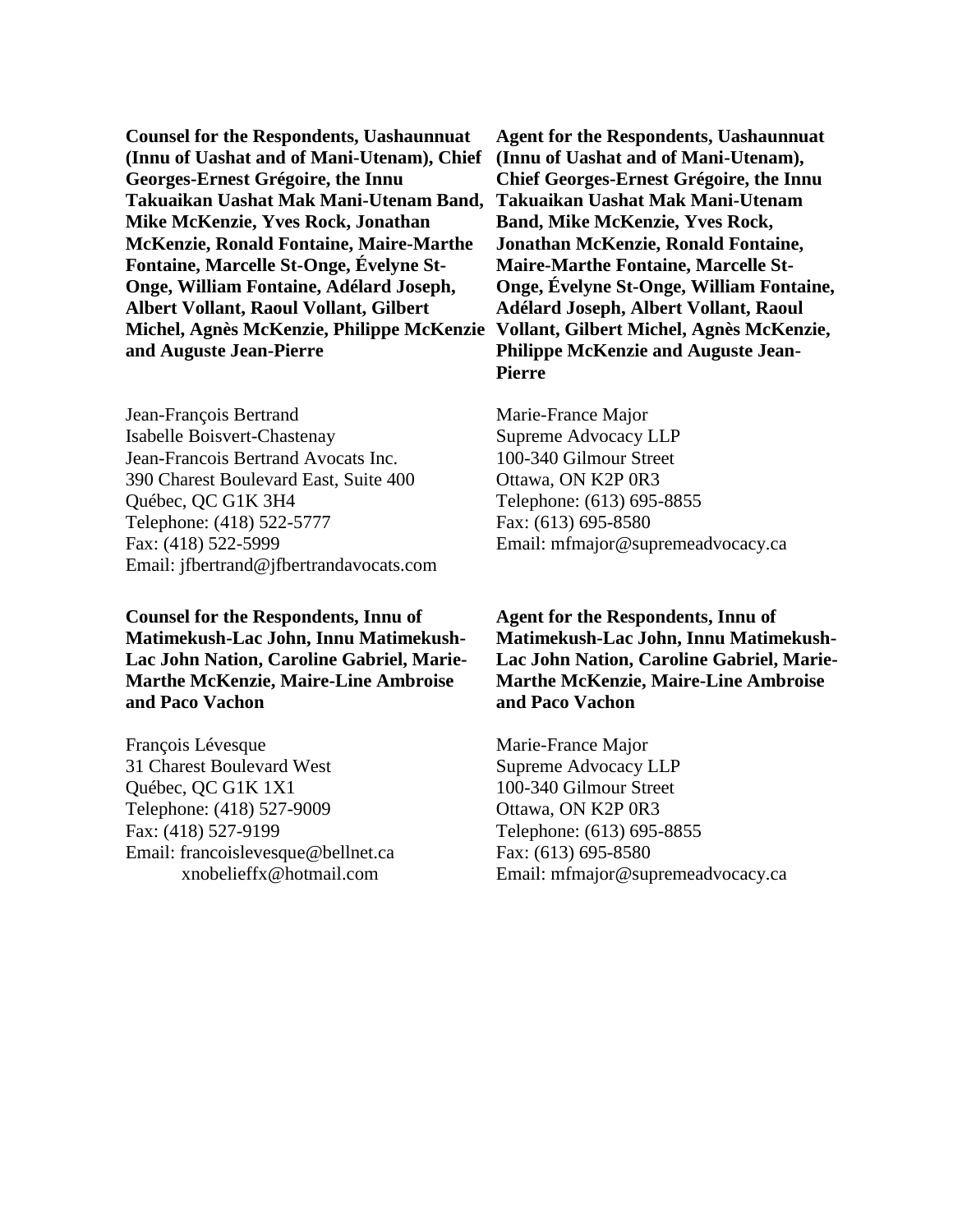**Counsel for the Intervenor, Iron Ore Company of Canada (Compagnie minière IOC inc.), Quebec North Shore and Labrador Railway Company (Compagnie de chemin de fer du littoral nord de Québec et du Labrador inc.)**

François Fontaine, Ad.E. Andres C. Garin Norton Rose Fulbright Canada, S.E.N.C.R.L. 1 Place Ville Marie Suite 2500 Montréal, QC H3B 1R1 Telephone: (514) 847-4413 Fax: (514) 286-5474 Email: francois.fontain[e@n](mailto:jfbertrand@)ortonrosefulbright.com

#### **Counsel for the Intevener, Attorney General of Québec**

Daniel Benghozi Ministère de la Justice Bernard Roy (Justice Québec) 1 Notre-Dame Street East 8th Floor Montréal, QC H2Y 1B6 Telephone: (514) 393-2336 Fax: (514) 873-7074 Email: daniel.benghozi@justice.gouv.qc.ca

**Agent for the Intervenor, Iron Ore Company of Canada (Compagnie minière IOC inc.), Quebec North Shore and Labrador Railway Company (Compagnie de chemin de fer du littoral nord de Québec et du Labrador inc.)**

Matthew J. Halpin Norton Rose Fulbright Canada LLP 45 O'Connor Street, Suite 1500 Ottawa, ON K1P 1A4 Telephone: (613) 780-8654 Fax: (613) 230-5459 Email: matthew.halpi[n@n](mailto:mfmajor@)ortonrosefulbright.com

#### **Counsel for the Intevener, Attorney General of Québec**

Pierre Landry Noël et Associés, Avocats 111 Rue Champlain Gatineau, QC J8X 3R1 Telephone: (819) 771-7393 Fax: (819) 771-5397 Email: p.landry@noelassocies.com

#### Counsel for the Intervener, Attorney General Agent for the Intervener, Attorney **of Canada General of Canada**

Ian Demers Attorney General of Canada Complexe Guy-Favreau, Tour Est, 9e étage 200, boul. René-Lévesque Ouest Montréal, QC H2Z 1X4 Telephone: (514) 496-9232 Fax: (514) 283-7223 Email: ian.demers@justice.gc.ca

Christopher M. Rupar Attorney General of Canada Department of Justice Canada, Civil Litigation Section 50 O'Connor Street, 5th Floor Ottawa, ON K1A 0H8 Telephone: (613) 670-6290 Fax: (613) 954-1920 Email: christopher.rupar@justice.gc.ca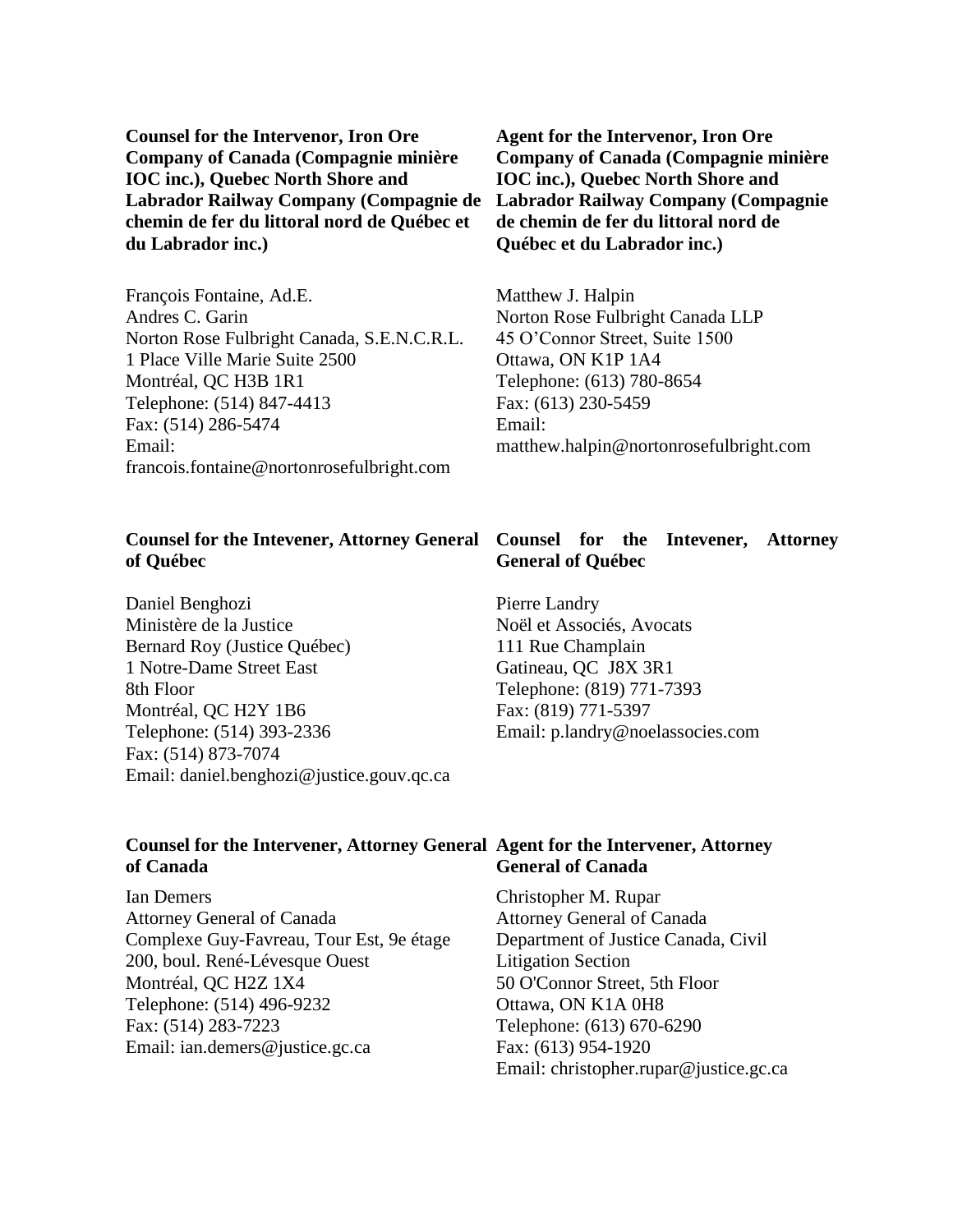#### Counsel for the Intervener, Attorney General Agent for the Intervener, Attorney **of British Columbia General of British Columbia**

Jeff Echols Attorney General of British Columbia Legal Services Branch, Indigenous Legal 1405 Douglas Street, 3rd Floor Victoria, BC V8W 9J5 Telephone: (250) 356-5365 Fax: (250) 387-0343 Email: jeff.echols@gov.bc.ca

#### **Counsel for the Intervener, Kitigan Zibi Anishinabeg and Algonquin Anishinabeg Nation Tribal Council**

Eamon P. Murphy Peter Jones Woodward & Company 200- 1022 Government St. Victoria, BC V8W 1X7 Telephone: (250) 383-2356 Fax: (250) 380-6560 Email: eamon@woodwardandcompany.com

#### **Counsel for the Intervener, Amnesty International Canada**

François Larocque Juristes Power 130, rue Albert, bureau 1103 Ottawa, ON K1P 5G4 Telephone: (613) 702-5560 Fax: (613) 702-5560 Email: flarocque@juristespower.ca Michael J. Sobkin 331 Somerset Street West Ottawa, ON K2P 0J8 Telephone: (613) 282-1712 Fax: (613) 288-2896 Email: msobkin@sympatico.ca

#### **Agent for the Interveners Kitigan Zibi Anishinabeg and Algonquin Anishinabeg Nation Tribal Council**

Marie-France Major Supreme Advocacy LLP 100-340 Gilmour Street Ottawa, ON K2P 0R3 Telephone: (613) 695-8855 Fax: (613) 695-8580 Email: mfmajor@supremeadvocacy.ca

#### **Counsel for the Intervener, Amnesty International Canada**

Maxine Vincelette Power Law 1103- 130 Albert Street Ottawa, ON K1P 5G4 Telephone: (613) 702-5561 Fax: (613) 702-5561 Email: mvincelette@powerlaw.ca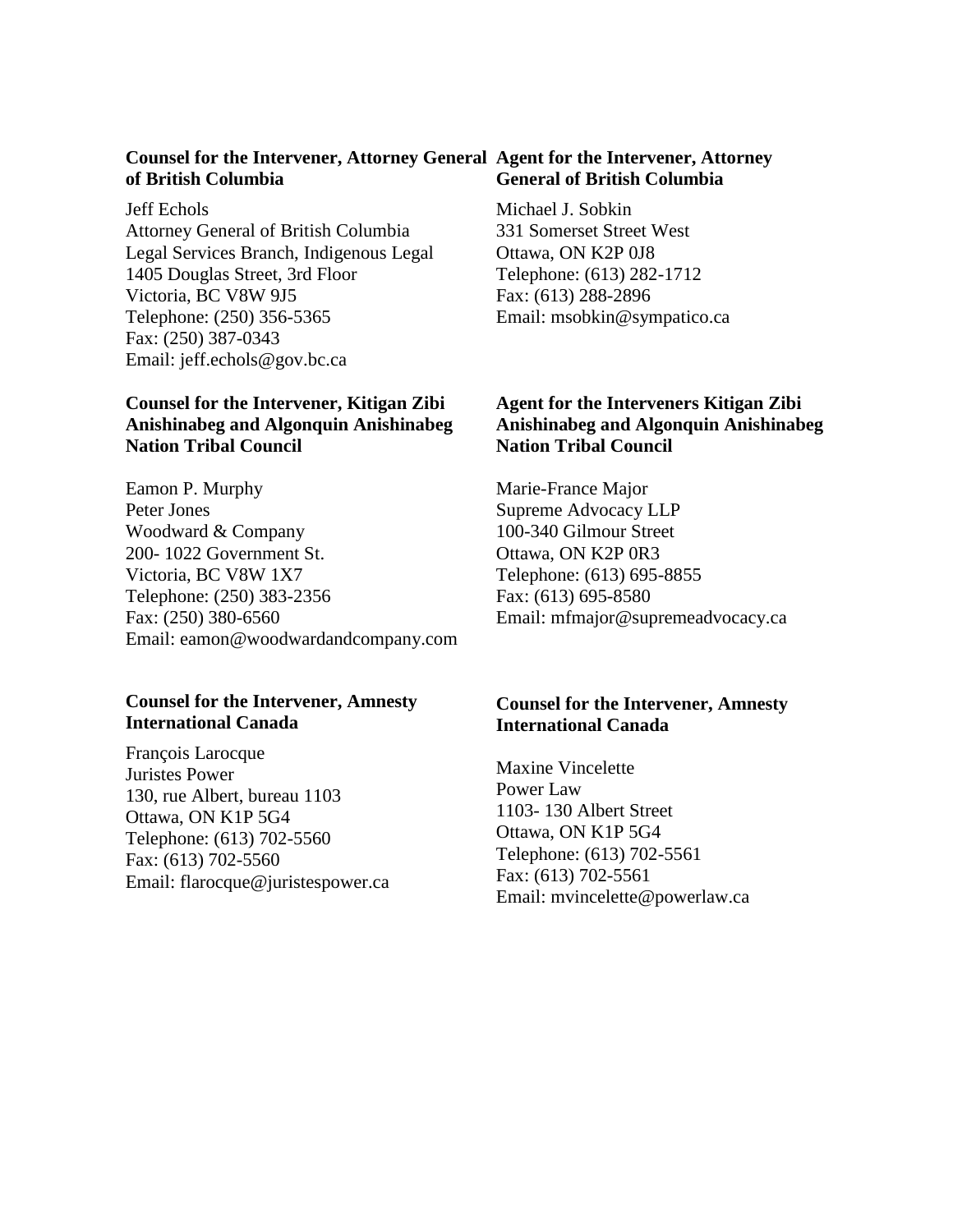## **Table of Contents**

|             | PART II - POSITION WITH RESPECT TO THE APPELLANT'S QUESTIONS  1 |  |
|-------------|-----------------------------------------------------------------|--|
|             |                                                                 |  |
| A.          |                                                                 |  |
| <b>B.</b>   |                                                                 |  |
| $C_{\cdot}$ |                                                                 |  |
| D.          |                                                                 |  |
|             |                                                                 |  |
|             |                                                                 |  |
|             |                                                                 |  |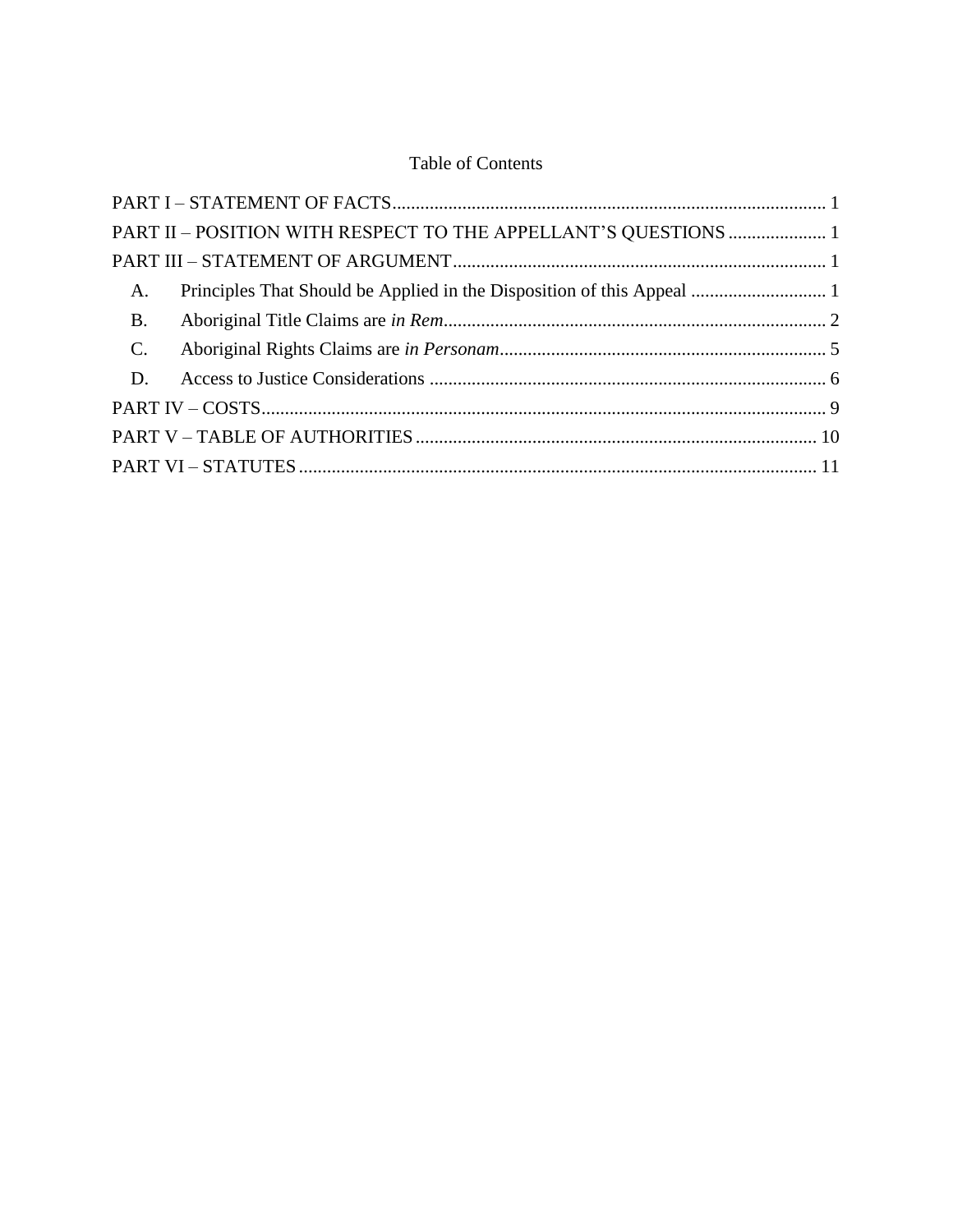#### <span id="page-6-0"></span>**PART I – STATEMENT OF FACTS**

1. Tsawout First Nation adopts the facts set out in the Appellant's factum.

#### <span id="page-6-1"></span>**PART II – POSITION WITH RESPECT TO THE APPELLANT'S QUESTIONS**

2. Tsawout First Nation supports the Appellant's position that an action seeking a declaration of Aboriginal title constitutes a "real" or "*in rem*" action. However, Tsawout First Nation supports the Respondents' position that claims for Aboriginal rights short of title, are best characterized as "mixed" or "*in personam*" claims.

### <span id="page-6-2"></span>**PART III – STATEMENT OF ARGUMENT**

#### <span id="page-6-3"></span>A. **Principles That Should be Applied in the Disposition of this Appeal**

3. In *Sparrow*, the court accepted that section 35(1) of the *Constitution Act*, be construed in a purposive way:

> Section 35 calls for a just settlement for aboriginal peoples. It renounces the old rules of the game under which the Crown established courts of law and denied those courts the authority to questions sovereign claims made by the Crown.<sup>1</sup>

- 4. This appeal raises important issues regarding the promise of section 35, the enforceability of Aboriginal rights and title and treaty rights, and access to justice.
- 5. The answers to the questions raised in this appeal should be guided by the following principles: 1) While "section 35(1) provides a solid constitutional base on which subsequent negotiations can take place,"<sup>2</sup> courts must be careful not to limit access to the courts when negotiations break down; 2) Aboriginal peoples seeking court remedies for actions that diminish or negatively affect their section 35 rights should, subject to jurisdictional rules, have access to the courts of their home province; 3) Section 35 rights, to have meaning, must be capable of being enforced against private parties, without the necessity of having to first prove the existence of the right(s) and their unjustified infringement.

<sup>1</sup> *R. v. Sparrow,* [1990] 1 S.C.R. 1075 ["*Sparrow*"] at p. 1106

<sup>2</sup> *Sparrow* at p. 1105.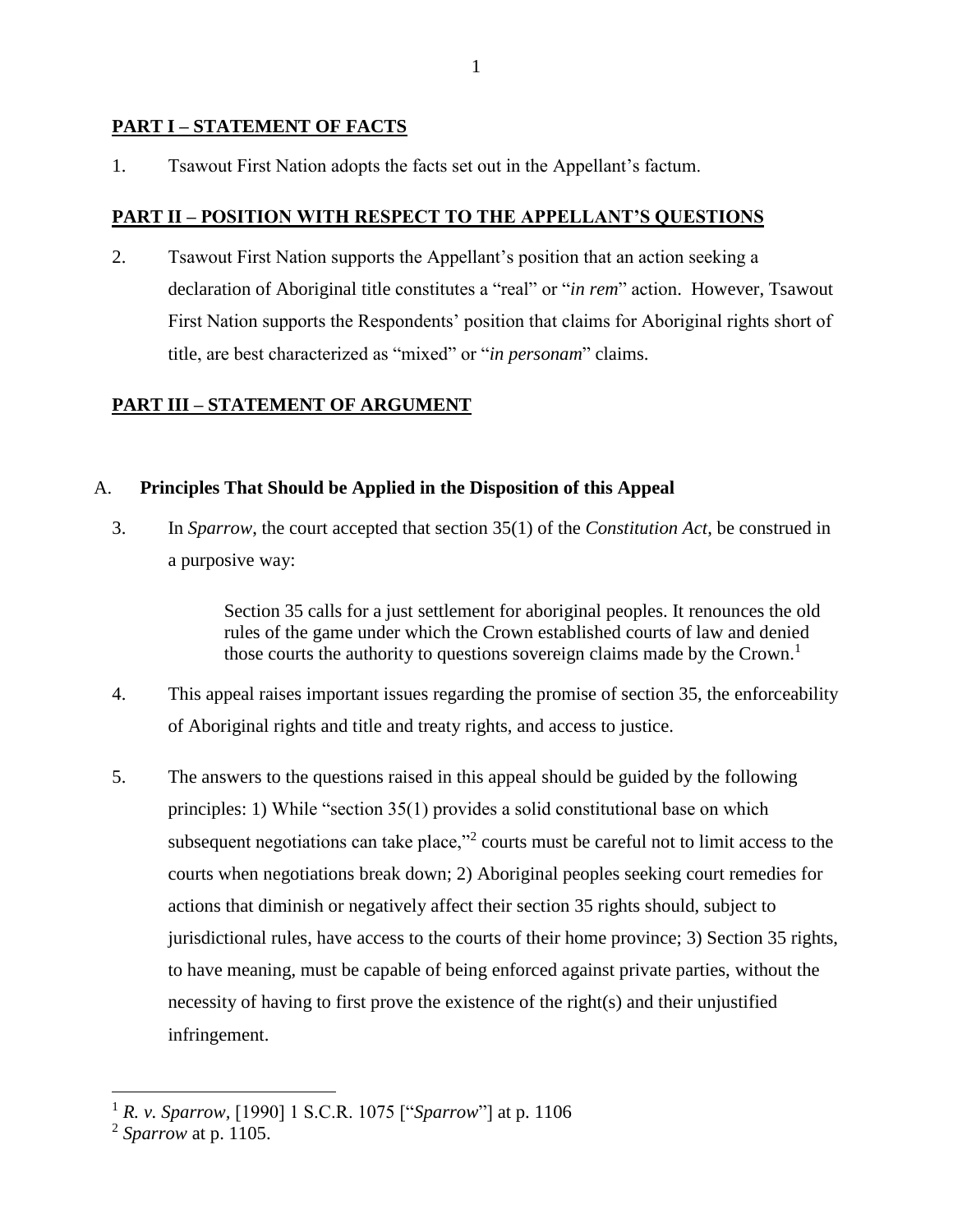#### <span id="page-7-0"></span>B. **Aboriginal Title Claims are** *in Rem*

- 6. Aboriginal title is an independent pre-existing legal right that does not depend on the *Royal Proclamation*, treaty, executive order or legislative enactment.<sup>3</sup>
- 7. While the *Delgamuukw* decision did not specifically address the *in rem* nature of Aboriginal title claims, the judgment clearly contemplates a real property right:

This Court has taken pains to clarify that aboriginal title is only "personal" in this sense [i.e. in the sense of being inalienable], and does not mean that aboriginal title is a non-proprietary interest, which amounts to no more than a licence to use and occupy land and cannot compete on an equal footing with other proprietary interests; see *Canadian Pacific Ltd. v. Paul,* [1988] 2 S.C.R 654 at p. 677. 4

- 8. The only definitive statement on the nature of Aboriginal title comes from the *Calder* trial decision, where Gould J. held that the Aboriginal title action brought by the Nisga'a Nation was "*in rem, qua* the state of title to the lands in question."<sup>5</sup> This statement was not questioned by either the Court of Appeal or Supreme Court of Canada.
- 9. This court has held that Aboriginal title is a *right to land* itself, protected under section 35(1) of the *Constitution Act, 1982*. A declaration of Aboriginal title provides the First Nation with a right to the e*xclusive use and occupation* of land.<sup>6</sup>
- 10. In *Tsilhqot'in* this court stated that:

Aboriginal title confers *ownership* rights similar to those associated with fee simple, including: the right to decide how the land will be used; the right of enjoyment and occupancy of the land; the right to possess the land; the right to the economic benefits of the land; and the right to *proactively manage* the land. [emphasis added] $<sup>7</sup>$ </sup>

<sup>3</sup> *Guerin v. The Queen*, [1984] 2 S.C.R. 335 at p. 378-379.

<sup>4</sup> *Delgamuukw v. British Columbia*, [1997] 3 S.C.R. 1010 ["*Delgamuukw*"] at para.

<sup>5</sup> *Calder v. British Columbia* (1969), 8 D.L.R. (3d) 59 (B.C.S.C.) ["*Calder*"] at p. 61.

<sup>6</sup> *Delgamuukw* at paras. 140 & 155; *Tsilhqot'in Nation v. British Columbia,* [2014] 2 S.C.R. 257 ["*Tsilhqot'in*"] at paras. 67.

<sup>7</sup> *Tsilhqot'in* at para. 73.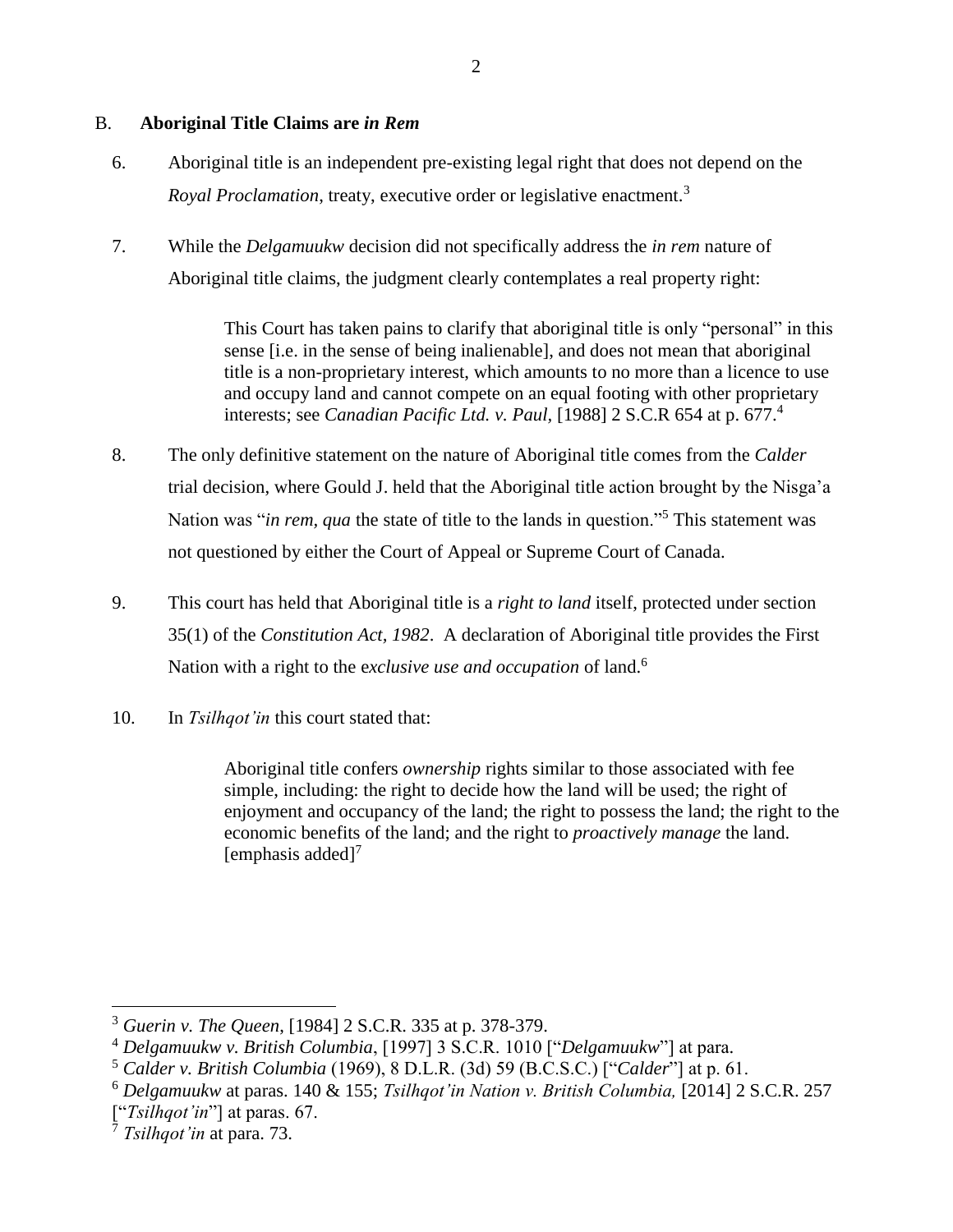- 11. These descriptions of Aboriginal title clearly indicate that it is real property right, *sui generis* in nature that goes beyond the incidents of fee simple to include governance rights as well. $^8$
- 12. Lower courts have been grappling with the nature of Aboriginal title claims, usually in the context of applications by the Crown to provide notice to third parties who may have legal interests within areas claimed by First Nations.
- 13. In *Willson*, the Plaintiffs sought a declaration that the western boundary of the land encompassed by Treaty No. 8 is the Arctic-Pacific Watershed. An issue arose as to whether the judgment sought by the Plaintiffs was *in rem* or *in personam* and whether notice was required to be provided to other Treaty No. 8 beneficiaries. After reviewing the authorities, the court held that:

I conclude that the declaration sought in this case, if granted, would result in a decision *in rem*, good against all persons, whether or not parties to the action. This makes it important, as a matter of fairness, that those signatories and adherents to Treaty 8, whose interests will be affected by the declarations sought, be given an opportunity to be heard.<sup>9</sup>

- 14. While *Willson* was decided in the Treaty context, subsequent cases that have considered the issue of notice to third parties have raised concerns regarding the potential unwieldiness of inviting private landowners, whose interests may be affected, to participate in the litigation.<sup>10</sup>
- 15. The courts are well-equipped to address situations when Aboriginal title and fee simple collide. In *William*, the court addressed how private interests ought to be dealt with:

Any tenure holder's interest derives from the interest of British Columbia. If the plaintiff's aboriginal rights and title affect the title and interest of British Columbia, then the interests of tenure holders are also affected. If they have something less than they bargained for, their remedy does not lie in joining this action to attack the interests of the plaintiff. All parties defending specific claims

<sup>8</sup> Kent McNeil, "Aboriginal Title as a Constitutionally Protected Property Right"*,* Lippert, Owen, ed., *Beyond the Nass Valley: National Implications of the Supreme Court's Delgamuukw Decision* (Vancouver: Fraser Institute, 2000), p. 55-75.

<sup>9</sup> *Willson v. British Columbia,* 2007 BCSC 1324 ["*Willson*"] at para. 43.

<sup>10</sup> *William v. Riverside Forest Products,* 2002 BCSC 1199 ["*William*"] at paras. 14-15.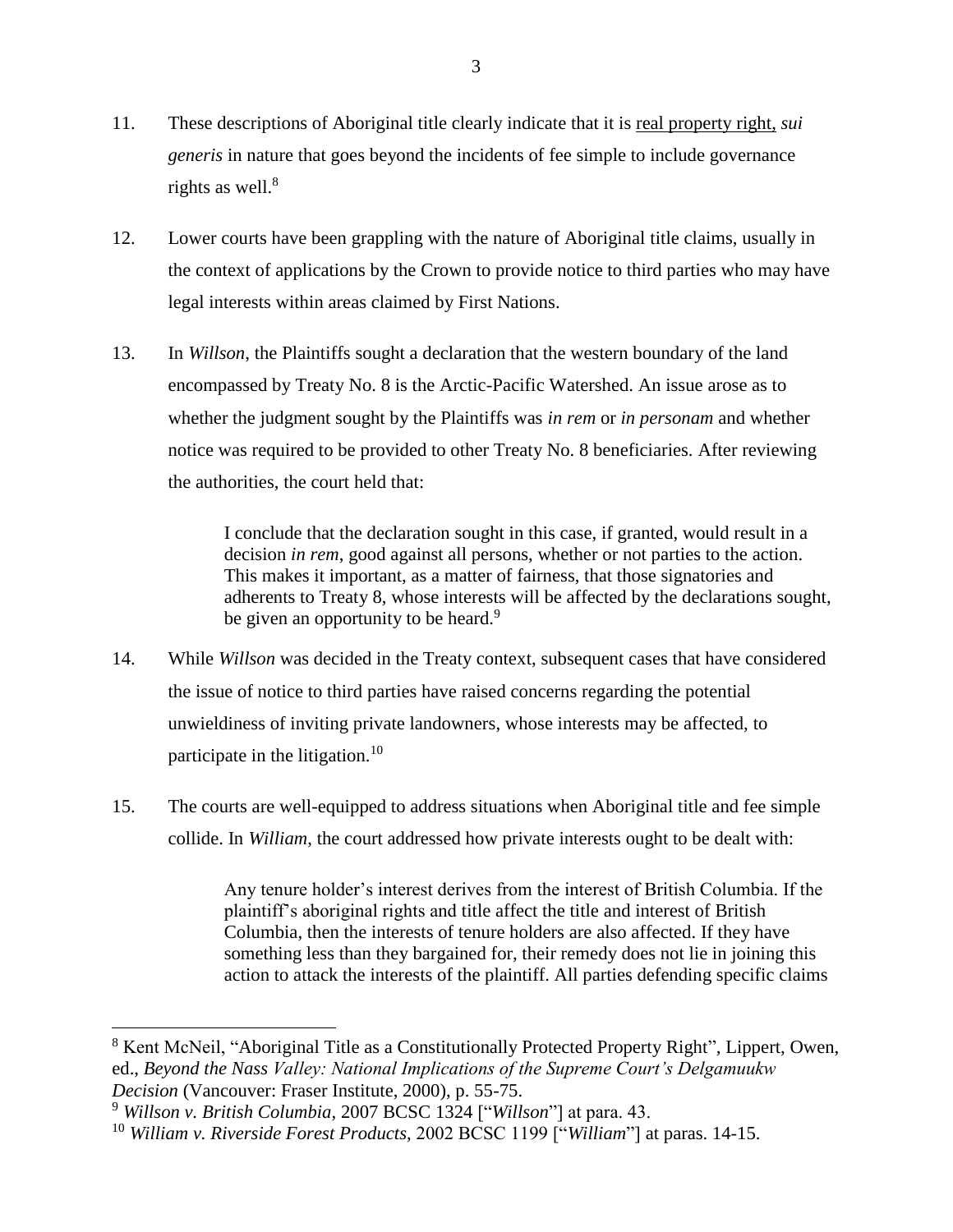will make arguments against the interests of the plaintiff. Those arguments do not improve with repetition by others against whom no claim is advanced.<sup>11</sup>

- 16. While each case must be dealt with based on its specific facts, in *William*, the court held that the Crown was capable of defending the interests of private landowners, given their interest in avoiding liability for granting defective titles.
- 17. However, in recent cases, the Supreme Court of British Columbia has taken a more nuanced approach. In *Haida*, the court stated that:

The law is unsettled as to whether a declaration of aboriginal title is equivalent to a judgment *in rem*, but the principles in these cases support the proposition that such a declaration made in this action would only be binding on non-parties with an interest in the lands affected if they had received formal notice of the claim. In the absence of such notice, third parties would be free to raise all defences should the plaintiffs later elect to make claims against them. Moreover, if a declaration of aboriginal title is equivalent to a declaration of ownership as against the named defendants only, as suggested by the plaintiffs, it would follow that its scope would be limited.<sup>12</sup>

- 18. Rather than squarely addressing the nature of an Aboriginal title declaration, the courts have been content to "kick the can down the road."<sup>13</sup> This approach does not further the objective of reconciliation.
- 19. Characterizing Aboriginal Title as *in personam* or simply *sui generis,* raises the potential for uncertainty in the law, particularly in situations where claims are brought that impact not simply on "Crown lands" but fee simple and other tenures. As the courts have noted, allowing multiple third parties to be joined as defendants may make Aboriginal title claims non-justiciable. Other the other hand, the First Nation may invest millions of dollars to prove its Aboriginal title, yet be faced with the possibility that it may have to bring further claims against third party tenure holders to vindicate their declaration of Aboriginal title.<sup>14</sup>

<sup>11</sup> *William* at para. 16.

<sup>&</sup>lt;sup>12</sup> Council of the Haida Nation v British Columbia, 2017 BCSC 1665 ["Haida"] at para. 29

<sup>13</sup> *Cowichan Tribes v. Canada (Attorney General)*, 2017 BCSC 1575 ["*Cowichan Tribes*"] at para. 24; *Haida* at para. 50.

<sup>14</sup> For example, *Cowichan Tribes* at para. 24; *Haida* at para. 50.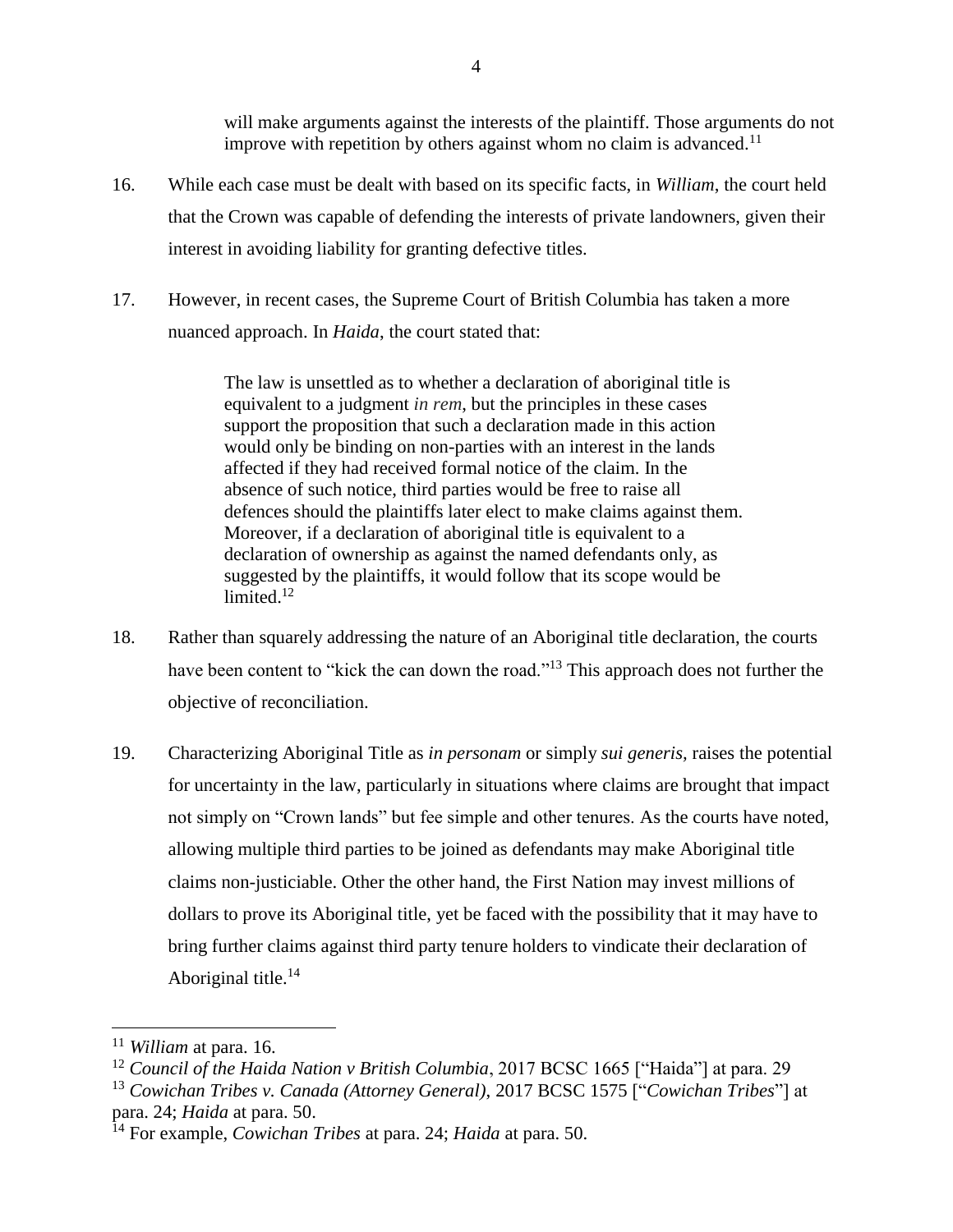- 20. The co-existence of Aboriginal title and private ownership need not be a zero-sum game. As Professor Borrows suggests there are several possibilities as to how fee simple and Aboriginal title might co-exist.<sup>15</sup>
- 21. While Aboriginal title is *in rem*, it is not absolute. This court has acknowledged the Crown's role in balancing Aboriginal title interests with public interest under the *Tsilhqot'in* test for justification, if that interest is compelling and substantial.<sup>16</sup>
- 22. Aboriginal title claims constitute "real" / *in rem* claims. Not only are Aboriginal title claims "real," they are constitutional in nature by virtue of section 35(1). Characterizing such claims as *in personam* is inconsistent with the source of Aboriginal title, this court's jurisprudence, and, rather than furthering reconciliation, has the potential to create uncertainty and further litigation.

### <span id="page-10-0"></span>C. **Aboriginal Rights Claims are** *in Personam*

- 23. Aboriginal rights claims, short of title, are properly classified as "mixed" or *in personam* in nature.
- 24. This court has cautioned applying traditional common law concepts of property when defining Aboriginal rights:

Aboriginal and treaty rights cannot be defined in a manner which would accord with common law concepts of title to land or the right to use another's land. Rather, they are the right of aboriginal people in common with other aboriginal people to participate in certain practices traditionally engaged in by particular aboriginal nations in particular territories.<sup>17</sup>

25. The *Adams* case sets out a spectrum of Aboriginal rights, short of title, that may still be connected to specific tracts of land. While this court recognized that Aboriginal rights, in particular rights to hunt and fish, can be site-specific, that does not mean that such rights are necessarily *in rem*. 18

<sup>15</sup> John Borrows, "Aboriginal Title and Private Property." *The Supreme Court Law Review: Osgoode's Annual Constitutional Cases Conference* 71. (2015) at p. 130.

<sup>16</sup> *Tsilhqot'in* at paras. 81-87.

<sup>17</sup> *R. v. Sundown*, [1999] 1 S.C.R. 393 at para. 35. Importantly, these comments were made in the context of Aboriginal and Treaty rights short of Title.

<sup>18</sup> *R. v. Adams,* [1996] 3 S.C.R. 101 ["*Adams*"] at para. 30.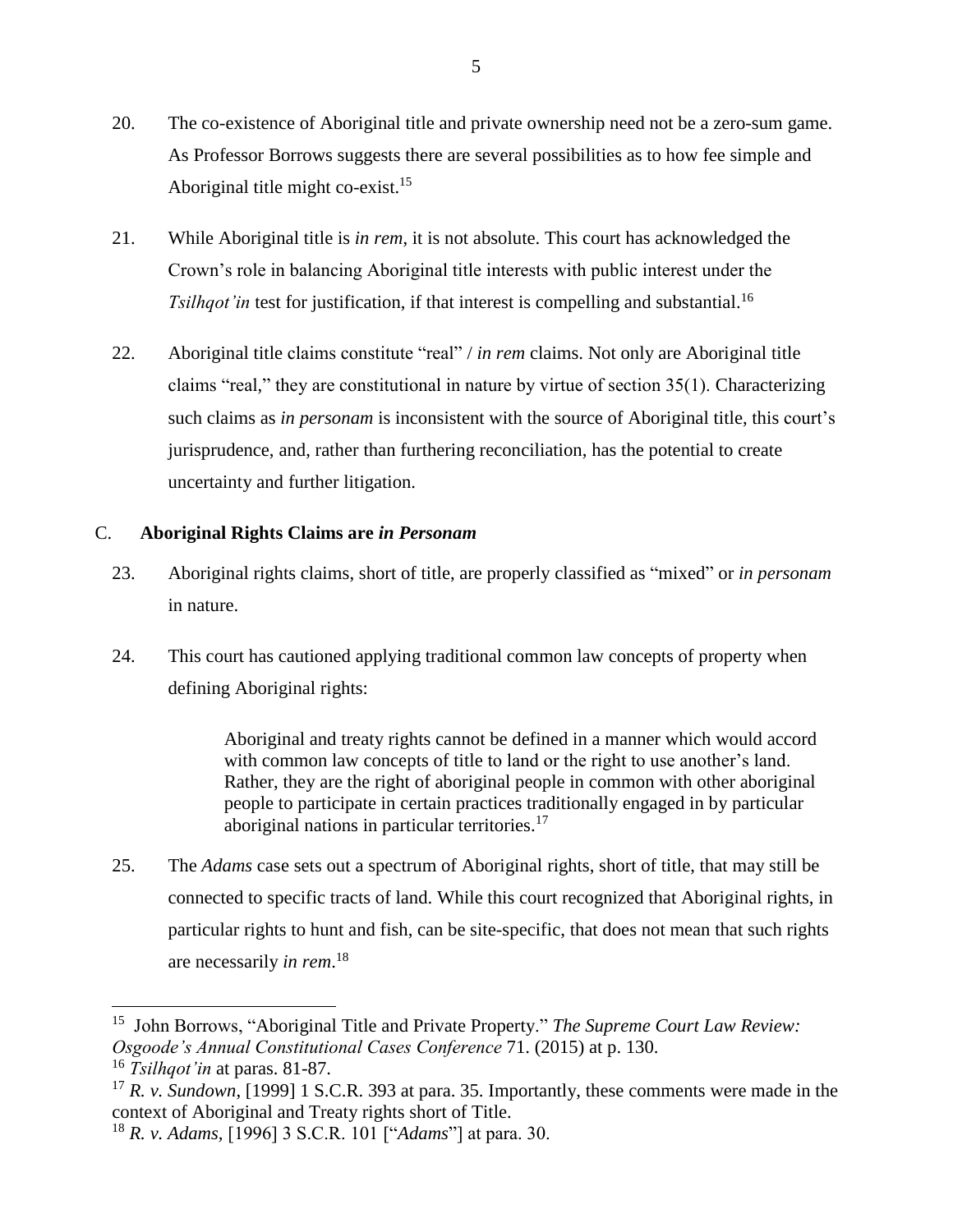- 26. Numerous Aboriginal cases have held that Aboriginal rights will frequently be limited to a specific geographical area.<sup>19</sup> Harvesting rights are often, by their nature, site-specific. In *Adams*, the site-specific Aboriginal right was a right to fish in Lake St. Francis. In *Sparrow*, the appellant was fishing in Canoe Passage on the Fraser River, "in the ancient tribal territory where his ancestors had fished from time immemorial."<sup>20</sup>
- 27. The key point is that Aboriginal and Treaty rights, while often tied to specific sites, generally do not rise to an *exclusive* property right.
- 28. While the First Nation may have section 35 rights to fish or hunt in a particular location, they may have to do so in common with other First Nations as well as non-Indigenous hunters and fishers. What makes Aboriginal rights different is that, *inter alia*, they are constitutionally protected and, in the event of conflict amongst users, the doctrine of priority as set out in *Sparrow* applies. 21
- 29. The fact that Aboriginal and Treaty rights may be exercised in a different jurisdiction from the First Nations' domicile should not require the First Nation to bring such claims in multiple court proceedings.
- 30. As this court has noted, borders are the construction of "newcomers" and Aboriginal rights, which are based on aboriginal practices, customs and traditions preceded contact.<sup>22</sup> Similarly, many treaties preceded the establishment of provincial boundaries, for example Treaty No. 8, such that First Nations may exercise their rights across provincial and territorial boundaries.

#### <span id="page-11-0"></span>D. **Access to Justice Considerations**

31. As the courts below noted, this appeal raises important access to justice issues. If the appeal is allowed, First Nations will be forced to bring multiple claims in multiple

<sup>19</sup> *R. v. Coté*, [1996] 3 S.C.R. 771 at para. 39; *Mitchell v. M.N.R.*, [2001] 1 S.C.R. 911

<sup>[</sup>*"Mitchell"*] at para. 55.

<sup>20</sup> *Sparrow* at p. 1080.

<sup>21</sup> *Saanichton Marina Ltd. v. Claxton* [1989] 3 CNLR 46 (BCCA) at para. 34; *Adams* at paras. 26 & 30; *Sparrow* at p. 1116.

<sup>22</sup> *Mitchell* at para. 24.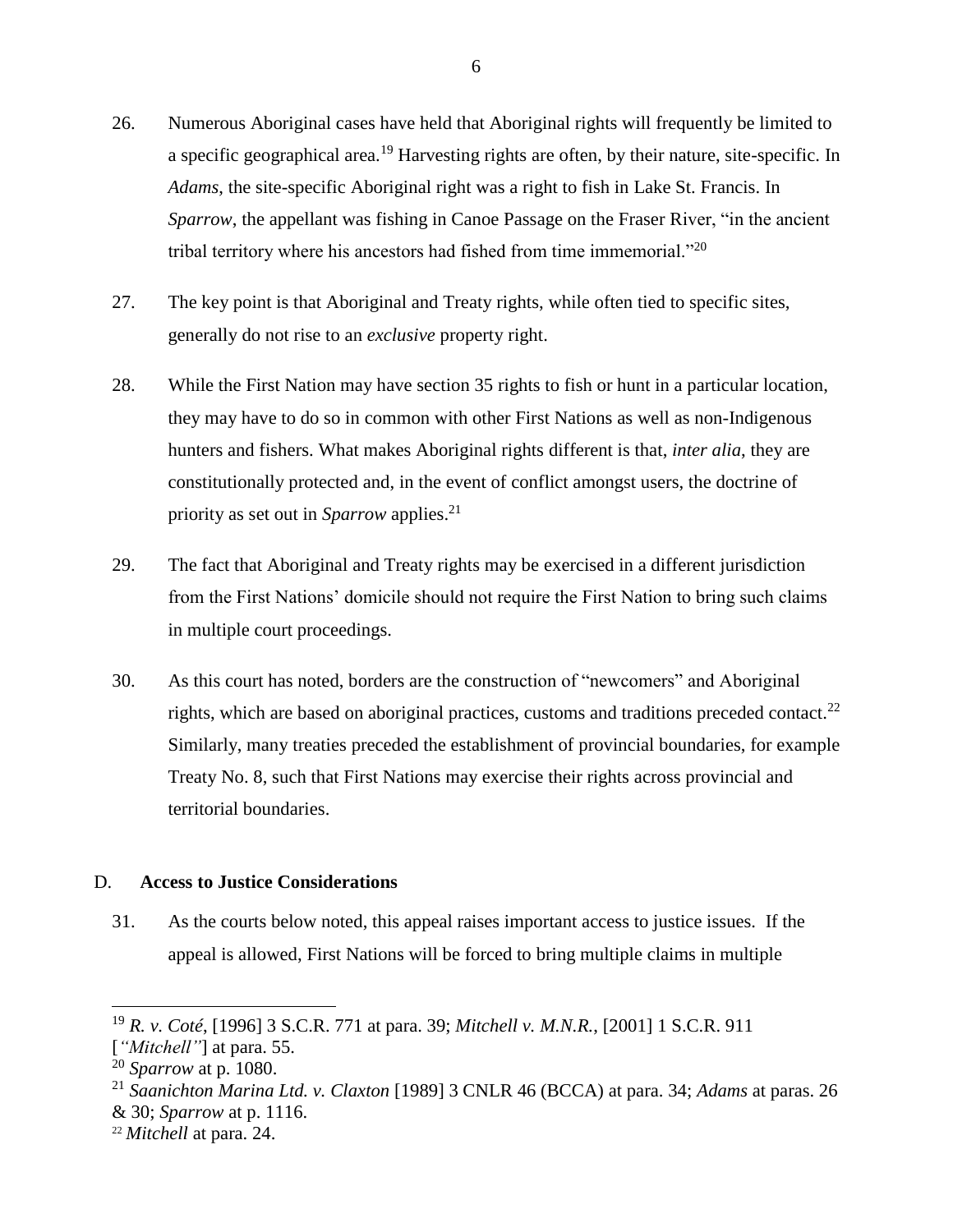jurisdictions, in circumstances where the underlying facts and issues are identical, save that the activities cross jurisdictional boundaries.<sup>23</sup>

32. In *Adams*, the court set out an approach to be taken when considering limitations on section 35 rights:

> As with limitations of the rights enshrined in the *Charter*, limits on the aboriginal rights protected by s. 35(1) must be informed by the same purposes which underlie the decision to entrench those rights in the Constitution to be justifiable...Those purposes are the recognition of the prior occupation of North America by aboriginal peoples, and the reconciliation of prior occupation by aboriginal peoples with the assertion of Crown sovereignty.<sup>24</sup>

- 33. While these comments were made in the context of justification for infringement of Aboriginal rights, the overarching purposes of section 35(1) - *recognition and reconciliation* - have broad application to this appeal.
- 34. In *Telezone*, this court cautioned that meaningful access to justice requires that:

People who claim to be injured by government action should have whatever redress the legal system permits through procedures that minimize unnecessary cost and complexity. The Court's approach should be practical and pragmatic with that objective in mind.

Access to justice requires that the claimant be permitted to pursue its chosen remedy directly and, to the greatest extent possible, without procedural detours.<sup>25</sup>

35. Although *Telezone* and its companion cases dealt with issues arising from the concurrent jurisdiction of the Federal Court and the provincial superior courts, their concern about access to justice applies equally when resolving issues relating to concurrent jurisdiction among the superior courts. Fundamentally, where a plaintiff's pleading in a provincial superior court alleges the elements of a private cause of action for damages, that plaintiff is normally entitled to pursue it.<sup>26</sup>

 $\overline{a}$ 

…<br>………

<sup>23</sup> *Procureur général de Terre-Neuve-et-Labrador c. Uashaunnuat (Innus de Uashat et de Mani-Utenam)*, 2017 QCCA 1791, at paras 112-113.

<sup>24</sup> *Adams* at para. 57.

<sup>25</sup> *Canada (Attorney General) v. TeleZone Inc.*, 2010 SCC 62 ["*Telezone*"] at paras. 18-19.

<sup>26</sup> *Telezone* at para 76.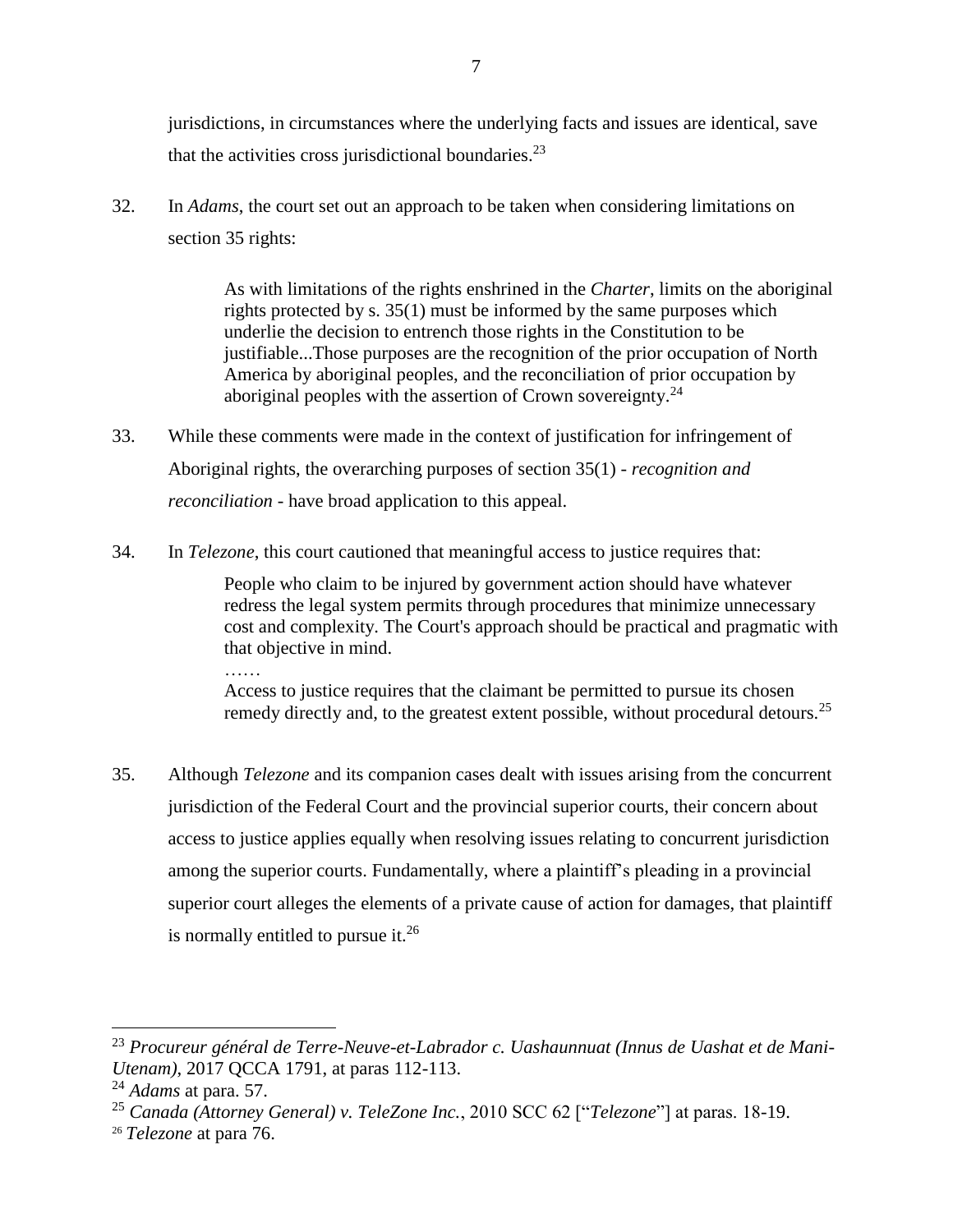- 36. Further, in *Strickland*, this court affirmed *Telezone* and applied its principles to find that a provincial superior court could determine the validity of a federal regulation, an issue intended to be within the exclusive original jurisdiction of the Federal Court, where such determination is a necessary step in disposing of proceedings properly before it.<sup>27</sup> This kind of pragmatic solution can further access to justice by enabling complex multijurisdictional disputes to be resolved without a multiplicity of proceedings.
- 37. Aboriginal rights exist within the general legal system of Canada, $^{28}$  and often by their geographic nature give rise to disputes spanning multiple jurisdictions. Recognizing Aboriginal rights under section 35(1) requires that a First Nation have access to the courts when necessary, to reconcile those rights with Canadian society. Creating artificial barriers to justice does nothing to further to reconciliation process at the heart of section  $35(1)$ .
- 38. In this appeal, access to justice requires that a claimant with Aboriginal rights located across two jurisdictions be permitted to pursue claims for declaratory relief and damages in respect of their Aboriginal and Treaty rights directly, rather than be forced to suffer the delay, expense and uncertainty of an "awkward and duplicative two-court procedure."<sup>29</sup>
- 39. Aboriginal rights short of Aboriginal title are *sui generis* or *in personam* in nature. Subject to the particular rules of court and conflict of laws considerations, eg. *forum non conveniens*, First Nations should be able to bring an action in the superior court of the province in which they reside, even in circumstances where their claims may be based on activities that take place in another jurisdiction.
- 40. As the courts below held, First Nations should be able to seek remedies from third parties for private law torts, such as nuisance, trespass and negligence, without having to first seek a court declaration of their rights. Tsawout agrees that the approach taken by the Quebec Court of Appeal and the Court of Appeal for British Columbia to such claims is correct and consistent with providing access to justice.<sup>30</sup>

 $\overline{a}$ 

8

<sup>27</sup> *Strickland v Canada (Attorney General)*, 2015 SCC 37, at paras 15, 24.

<sup>28</sup> *R. v. Van der Peet*, [1996] 2 S.C.R. 507 at para. 49.

<sup>29</sup> *TeleZone*, at para 23.

<sup>30</sup> *Saik'uz First Nation and Stellat'en First Nation v. Rio Tinto Alcan Inc.* 2015 BCCA 154;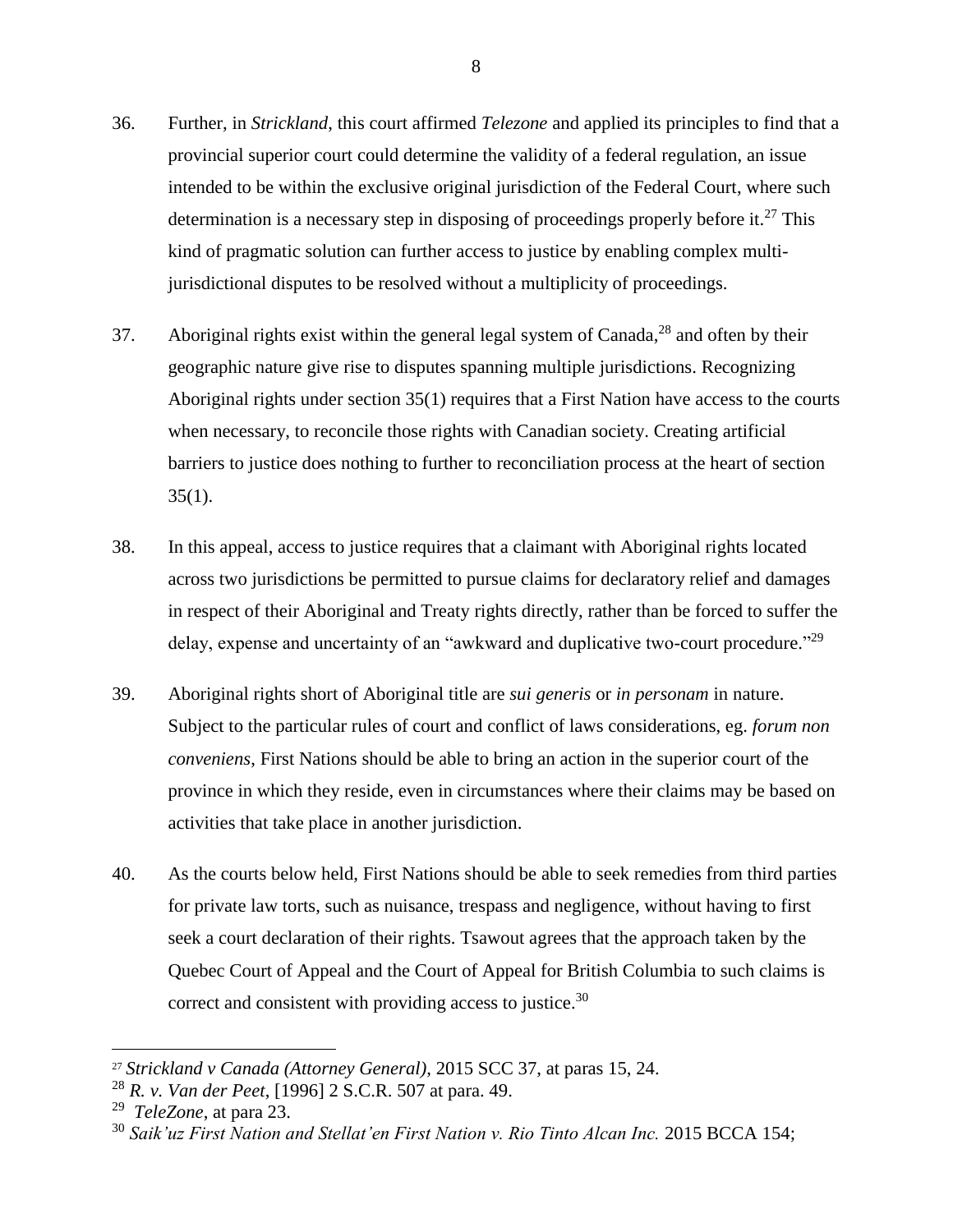#### <span id="page-14-0"></span>**PART** IV- **COSTS**

41. Tsawout makes no claim to costs and asks that no order be made against Tsawout in respect of other parties' costs.

ALL OF WHICH IS RESPECTFULLY SUBMITTED this  $\frac{9}{2}$  day of April, 2019.

John W. Gailus

Christopher G. Devlin

Counsel for Intervener, Tsawout First Nation DGW Law Corporation 2nd Floor, 736 Broughton Street Victoria, BC V8W 1E1 Telephone: (250) 361-9469 Fax: (250) 361-9429 Email[: john@dgwlaw.ca](mailto:john@dgwlaw.ca)

*Compagnie miniere IOC inc. (Iron Ore Company of Canada) v. Uashaunnuat (Innus de Uashat et de Mani-Utenam),* 2015 QCCA 2.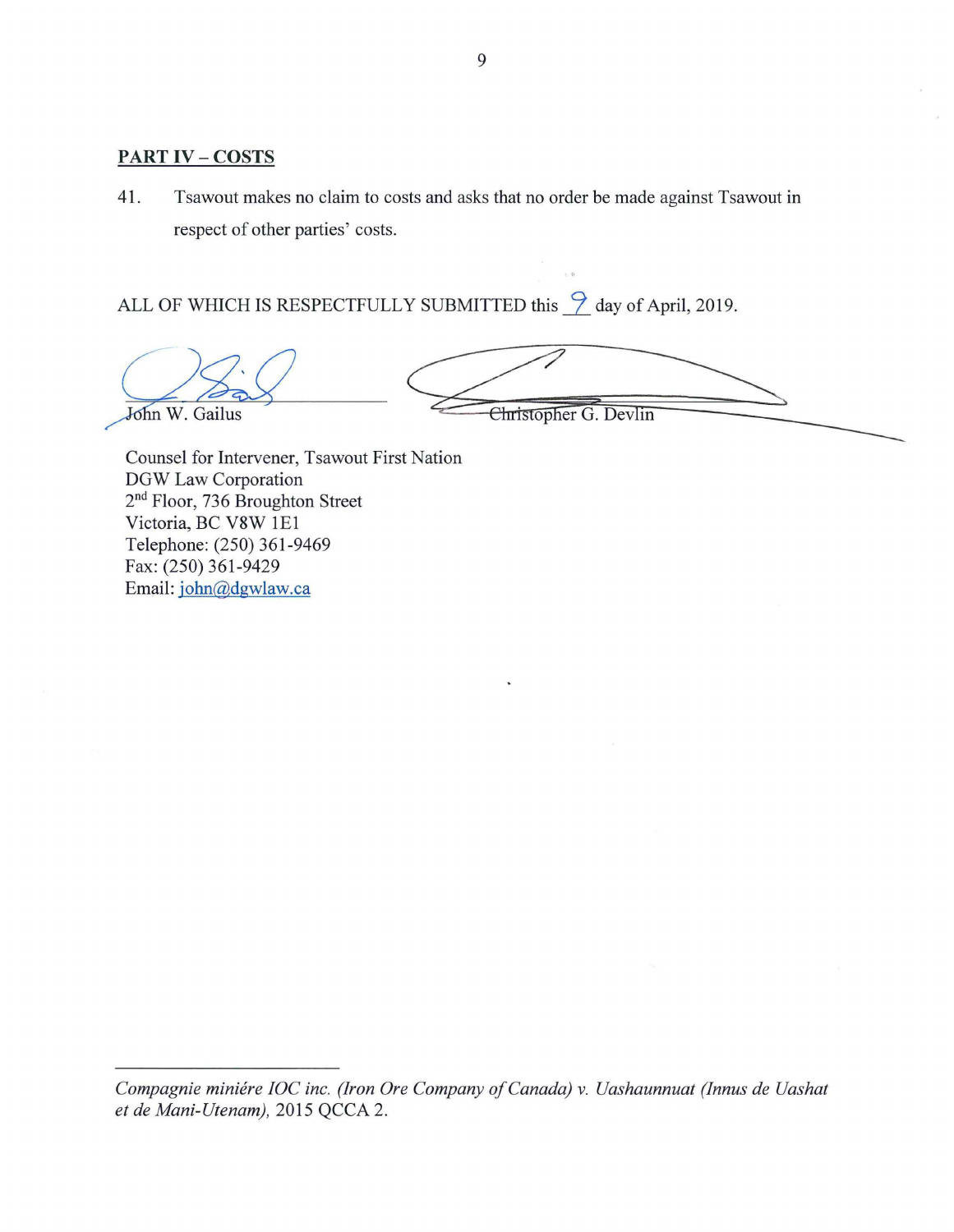# <span id="page-15-0"></span>**PART V – TABLE OF AUTHORITIES**

| <b>Authorities</b>                                                                                                                                                                                                                         | Paragraph    |
|--------------------------------------------------------------------------------------------------------------------------------------------------------------------------------------------------------------------------------------------|--------------|
| Calder v. British Columbia (1969), 8 D.L.R. (3d) 59 (B.C.S.C.)                                                                                                                                                                             | 8            |
| Canada (Attorney General) v. TeleZone Inc., 2010 SCC 62                                                                                                                                                                                    | 34, 35, 38   |
| Compagnie miniére IOC inc. (Iron Ore Company of Canada) v.<br>Uashaunnuat (Innus de Uashat et de Mani-Utenam), 2015 QCCA 2                                                                                                                 | 40           |
| Council of the Haida Nation v British Columbia, 2017 BCSC 1665                                                                                                                                                                             | 17, 18, 19   |
| Cowichan Tribes v. Canada (Attorney General), 2017 BCSC 1575                                                                                                                                                                               | 18, 19       |
| Delgamuukw v. British Columbia, [1997] 3 S.C.R. 1010                                                                                                                                                                                       | 7, 9, 11     |
| <i>Guerin v. The Queen,</i> [1984] 2 S.C.R. 335                                                                                                                                                                                            | 6            |
| Mitchell v. M.N.R., [2001] 1 S.C.R. 911                                                                                                                                                                                                    | 26, 30       |
| Procureur général de Terre-Neuve-et-Labrador c. Uashaunnuat (Innus de<br>Uashat et de Mani-Utenam), 2017 QCCA 1791                                                                                                                         | 31           |
| <u>R. v. Coté, [1996] 3 S.C.R 139</u>                                                                                                                                                                                                      | 26           |
| R. v. Adams, [1996] 3 S.C.R. 101                                                                                                                                                                                                           | 25, 28, 32   |
| R. v. Sparrow, [1990] 1 S.C.R. 1075                                                                                                                                                                                                        | 3, 5, 26, 28 |
| R. v. Sundown, [1999] 1 S.C.R 393                                                                                                                                                                                                          | 24           |
| <i>R. v. Van der Peet,</i> [1996] 2 S.C.R. 507                                                                                                                                                                                             | 37           |
| Saanichton Marina v. Claxton, [1989] 3 CNLR 46 (BCCA)                                                                                                                                                                                      | 28           |
| Saik'uz First Nation and Stellat'en First Nation v. Rio Tinto Alcan Inc. 2015<br><b>BCCA 154</b>                                                                                                                                           | 40           |
| <u><b>Strickland v. Canada (Attorney General), 2015 SCC 37</b></u>                                                                                                                                                                         | 36           |
| <i>Tsilhqot'in Nation v. British Columbia,</i> [2014] 2 S.C.R. 257                                                                                                                                                                         | 9, 10, 21    |
| William v. Riverside Forest Products, 2002 BCSC 1199                                                                                                                                                                                       | 14, 15       |
| Willson v. British Columbia, 2007 BCSC 1324                                                                                                                                                                                                | 13           |
| <b>Secondary Sources</b>                                                                                                                                                                                                                   |              |
| McNeil, Kent. "Aboriginal Title as a Constitutionally Protected Property<br>Right," Lippert, Owen, ed., Beyond the Nass Valley: National Implications<br>of the Supreme Court's Delgamuukw Decision (Vancouver: Fraser Institute,<br>2000) | 11           |